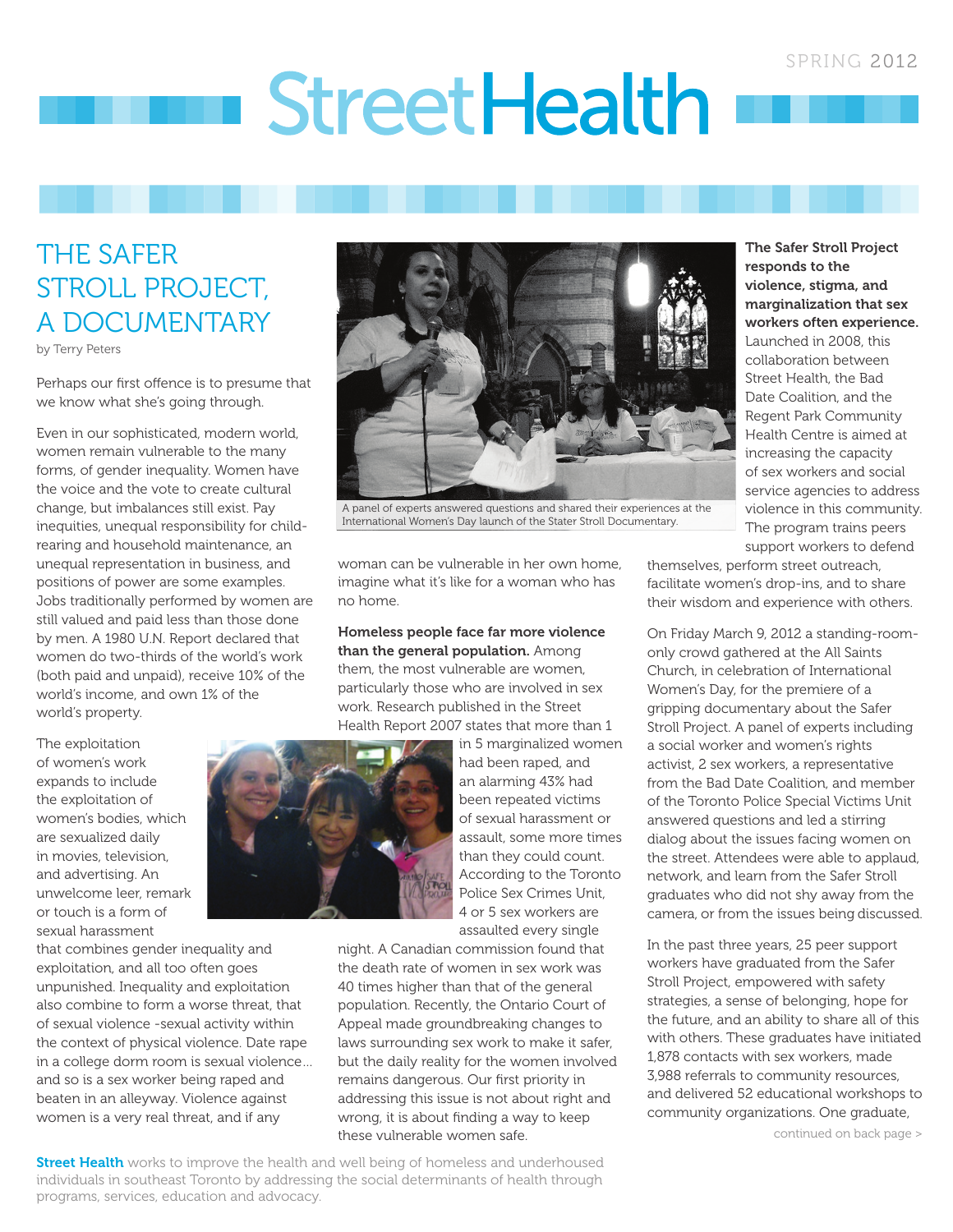# Street Health Nurse, Anne Marie BATTEN SHARES her experience AS A **PROJECT** Winter Survival VOLUNTEER.

by Anne Marie Batten

On Saturday Jan. 21, 2012 The Bargains Group distributed 3100 survival kits through their annual program, Project Winter Survival to agencies and outreach programs who support individuals facing homelessness in the Greater Toronto Area. Street Health was given 100 kits and sleeping bags through the project to distribute to our clients in need.

Each kit contained: toiletries, towel and facecloth, hat, mitts, scarf, deck of cards, granola bar and bottle of water, and sleeping bag.

As a Project Winter Survival volunteer and an outreach nurse at Street Health, I was asked to lead a group of volunteers downtown Toronto, searching for people who needed our help. This fantastic group of volunteers walked the streets on a very cold afternoon and distributed kits and sleeping bags with a smile. Each person we met was so grateful for this assistance. It was an incredible experience to see so many caring people helping to make this day happen.

Although this winter was milder overall than in previous years, it is still difficult for many of us to comprehend how anyone could sleep outdoors. This was a discussion that occurred frequently during our day.



We talked about the risks people face such as frostbite injuries, hypothermia, and pneumonia. We also discussed how many who are sleeping outdoors may have other health conditions such as poor nutritional status, diabetes, impaired circulation and other ailments which can increase their overall risk.

These kits not only keep people warm and provide some basic comfort, but they are also a means of communication for outreach workers. When we approach someone who may be wary of our assistance…we have something to offer. This can help us gain trust and to establish rapport with that person. As outreach workers, we know that with some who are sleeping outdoors it may take a few visits for us to succeed in building a trusting relationship. From there, we can work toward getting that person to a safe place such as a shelter or a rooming house.

Distribution of sleeping bags and other outreach items is one more important way Street Health nurses have an opportunity to make a difference to the vulnerable among us. This winter, in addition to the kits and sleeping bags donated by Project Winter Survival, Street Health distributed over 400 sleeping bags, hats, mitts and scarves to those in need.

## OUR PROGRAMS & SERVICES

- Nursing Outreach
- Mental Health Support
- I.D. Replacement and Storage
- Harm Reduction
- Advocacy
- Research
- Education

# IT'S A PARTY, AND EVERYONE'S INVITED

On February 21, 2012 Street Health proudly celebrated our 26th Anniversary. Every birthday deserves a party and we threw a festive one at the Toronto Friendship Centre, located at Dundas and Sherbourne. We see this annual celebration as an opportunity to share a happy time with our clients and the community we serve. More than 300 clients and friends joined us for music, fellowship, and a nutritious filling meal. Guests danced, ate, laughed, and were able to forget, if only briefly, that life can be very tough. It's



still pretty chilly outside, and each of our valued clients left with a warm cozy Street Health sweatshirt.

We are always grateful to the

Jewell Catering Company for continuing its generous annual tradition of providing the hot, delicious meal. We also thank Loblaws for donating the sunny spring flowers, and the volunteers at the Friendship Centre for helping to set up and clean up afterward. Amanda Robertson, Street Health's

Fundraising Manager, did all the heavylifting to organize this special event and we truly appreciate her hard work ensuring that a good time was had by all! Happy Birthday Street Health!



Thank you Jewell Catering for providing a delicious meal - Happy Birthday Street Health!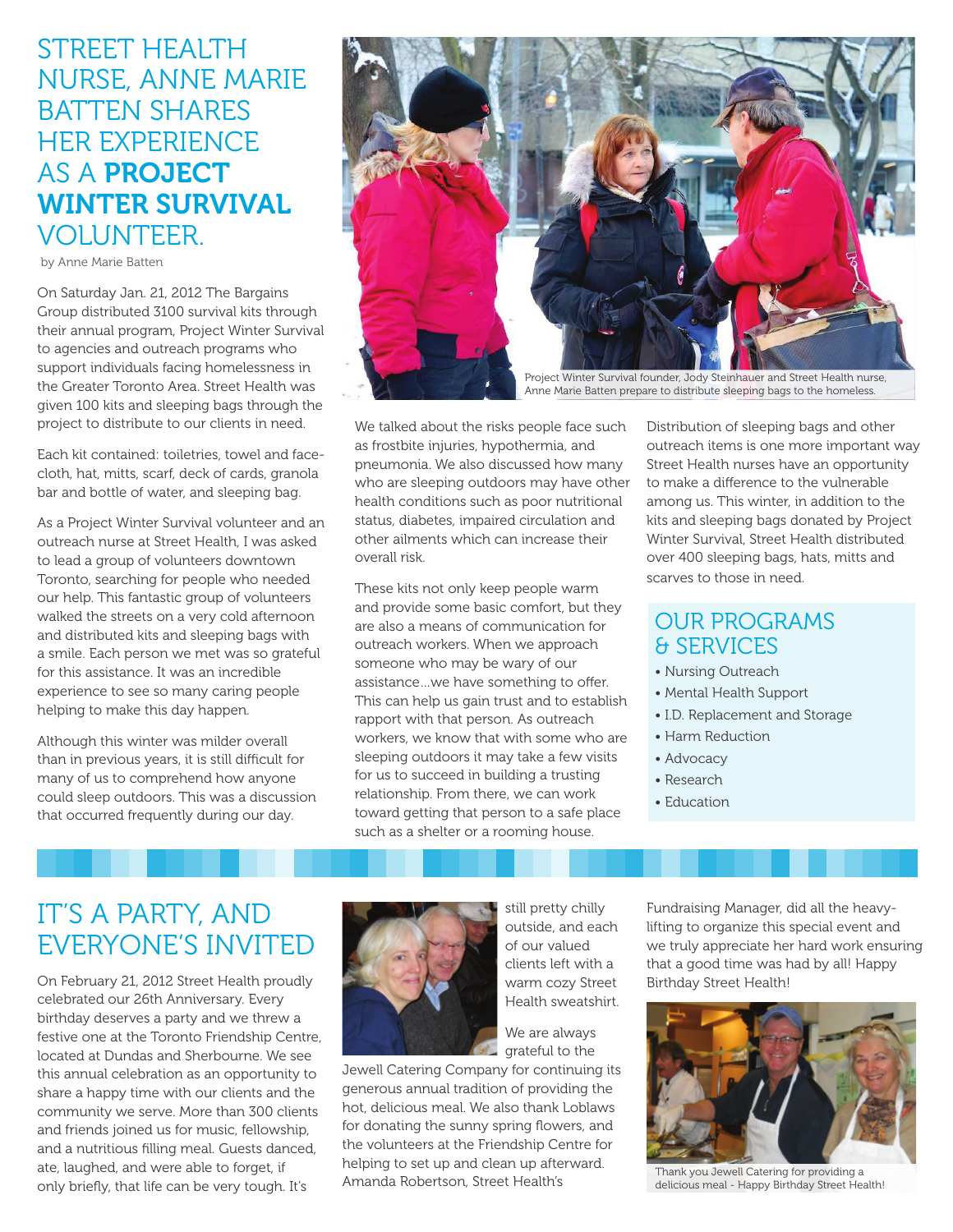## You Can Help… BY SETTING THE Record Straight

From time to time, news reporters ask us to contribute to articles that shed light on the daily struggles that our clients endure. We are pleased to participate in these interviews

as part of our mandate to assist in educating others about the impact that severe poverty has on our clients' quality of life. We also see this as an opportunity to clear up

misconceptions, stereotypes, and prejudices that have the potential for the further subjugation of our clients.

There are a number of popular misconceptions about homeless people that need to be addressed.

There are those who suspect that all homeless people buy crack cocaine with their spare change; that they are, as a result of mental health issues, inept at handling or responsibly spending the few dollars in their pockets; or that the homeless are predatory "entrepreneurs", out to make a quick buck rather than getting a real job. We encourage you to help dispel these misconceptions by replacing assumptions with facts and statistics, by relying on the decades of research that Street Health

and other agencies have conducted, and by realizing that perpetuating these myths actually worsens both the experience of homelessness and the barriers to escaping it.

While it is true that a large number of Toronto's homeless population suffer from mental health concerns and addictions, these souls account for less than half of the homeless people on our downtown streets. This fact is statistically supported by the research of Dr. Stephen Hwang, of St. Michael's Hospital, entitled: "Drug problems among homeless individuals in Toronto, Canada: prevalence, drugs of choice, and relation to health status", which included the experience of almost 1,200 men and women at homeless shelters and meal programs in Toronto.

Obstacles to improving economic circumstances for someone who is not housed are excessive, and perpetuating

the myth that the majority of homeless people are addicts can cause great harm to the people who need our help most. Employers, landlords, legislators, police

THERE ARE A NUMBER OF officers, hospital staff, TIONS ABOUT HOMELESS misrepresentations popular misconceppeople that need to be addressed.

and the media who believe these types of create barriers to employment, housing, healthcare, support,

and personal safety for otherwise deserving people, and their families, as a result of unwarranted prejudices.

It is true that many homeless people suffer with various mental health issues, depression being the most prevalent. Some of them developed their state as a result of the living conditions surrounding their poverty and homelessness, and others ended up on the streets due to the repercussions of their circumstance. However, the fact is that one in five Canadian's suffer from some form of mental health issue. The vast majority of people impacted are functioning and are not dangerous to others. This holds true for those who live in houses, and for those with mental health issues who

live on our streets. Once again, popular misconceptions and scare tactics harm our clients and prevent MORE DESTRUCTIVE THAN them from finding stable jobs and homes. To quote the Canadian "…the stigma experienced by people with a mental illness can be the illness itself."

Mental Health Association website,

"…the stigma experienced by people with a mental illness can be more destructive than the illness itself"

It's time we all started dispelling the myths surrounding mental health, regardless of the socioeconomic background of the sufferer.

The idea that homeless people would rather panhandle than work is another very harmful untruth, which implies that these supposed "entrepreneurs" ended up on the street by choice. In fact, many people end up unemployed and/or homeless by no fault of their own: injury, old age, disability, job loss, and the scarcity of affordable housing have left numerous

people with no option but to lose their homes and live in shelters, temporary housing, or on the street. Once there, (and often due to untrue stereotypes), it is quite difficult to find employment without a fixed address; a telephone; access to a computer; or access to compassionate support. Layer on top of this a lack of security, increased stress, and fewer resources and you can image how difficult it is for many of our clients to rise above this level of poverty.

These are, despite over 20 years of research, but a few examples of the enduring misconceptions in our society that continue to endanger the people Street Health works to serve and protect. Your help in setting the record straight and raising the consciousness of your friends and colleagues will go a long way in improving the living conditions, and future possibilities, of the many individuals and families living on our streets.

## Thank you to our 2011-2012 Corporate and Foundation Major Donors!

Ben & Hilda Katz Foundation Canadian Auto Workers (CAW) **CIBC** Crestview Investments EJLB Foundation Fairlawn Avenue United Church R.M. Farewell George Lunan Foundation Greater Toronto Apartment Association Green Shield Canada Foundation Grey Sisters of the Immaculate Conception J.P. Bickell Foundation Jackman Foundation McCarthy Tetrault Foundation Paloma Foundation Realtors Care Foundation Sisters of Service Sisters of St. Joseph for the Diocese of Toronto Sprott Foundation St. Andrew's United Church St. Mark's Presbyterian Church The Georgina Foundation The Mclean Foundation The Rainbow Foundation The Redemptorists The St. Andrew's Society of Toronto The Wynford Group Timothy Eaton Memorial Church United Way Visitation Province Wexford Heights United Church